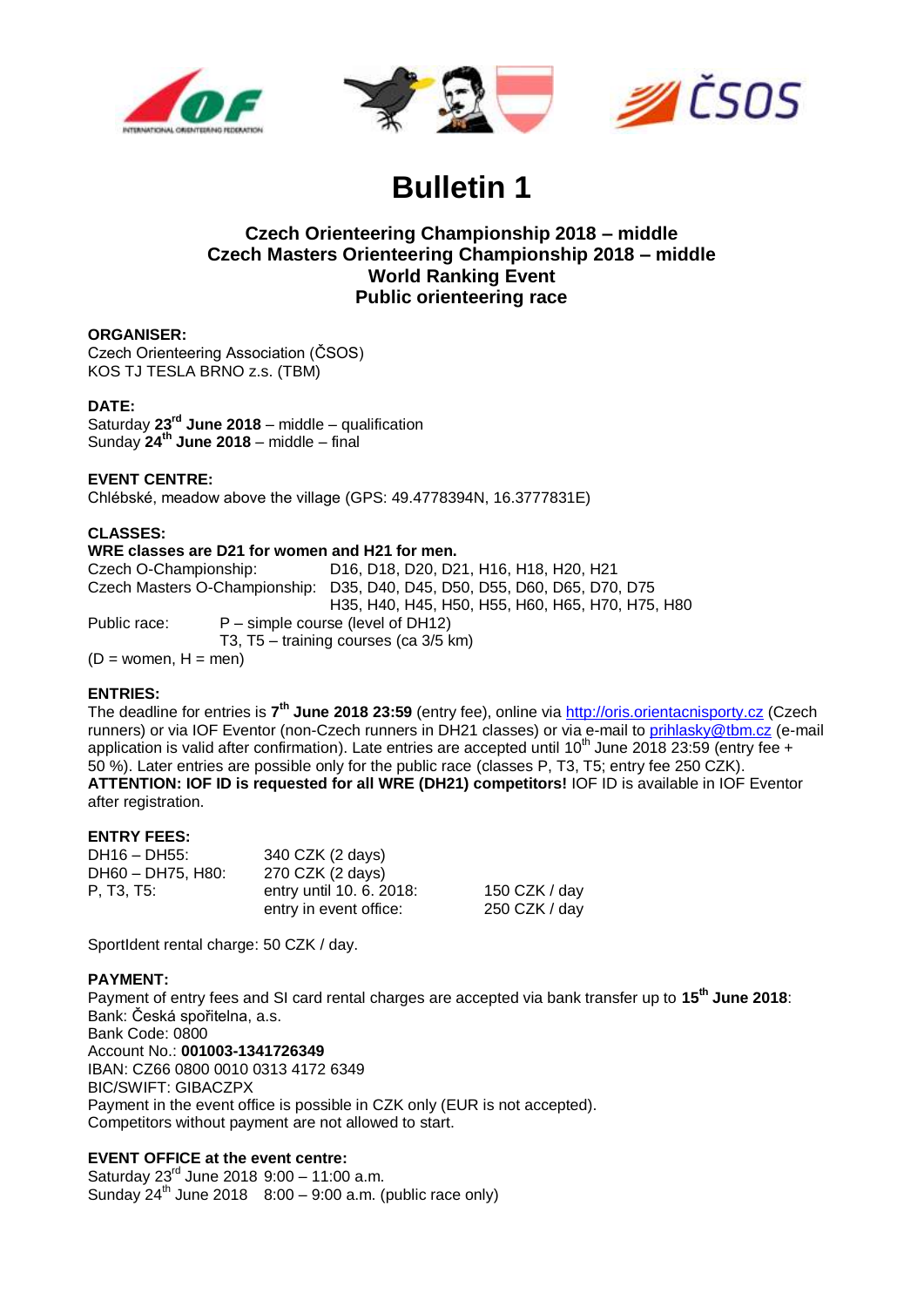## **START TIME 00:**

Saturday 23<sup>rd</sup> June 2018 12:00 a.m. interval start Sunday  $24^{th}$  June 2018 9:30 a.m. interval start

#### **DISTANCES:**

Parking (cars) – Event centre 300 m Event centre – Start (both days) up to 2000 m Event centre – Finish (both days) 0 m

#### **TERRAIN:**

Terrain is typical for the Bohemian-Moravian Highlands with higher climbing, several parts with stony and rocky structures formed by icy weathering. Rocks reach the height up to 6 metres. Terrain altitude is from 550 to 630 m above sea level.

#### **MAPS:**

1:10 000,  $E = 5$  m, A4 for all categories

New maps (spring 2018) according to ISOM 2017, waterproof, main mapmaker Petr Mareček Previous map: Starý Kvartýr (2001) <http://mapy.orientacnisporty.cz/data/jpg/3489a.jpg> Sample of the new map:



#### **PUNCHING SYSTEM:**

Electronic punching system Sportident will be used. Each SI card cannot be used more times in one race. It is possible to borrow SI card from organisers (rental charge 50 CZK/day). Please specify this request in the entry form.

In case of non-returned SI card, the sanction of 1000 CZK will be claimed.

## **EXPECTED WINNING TIMES:**

According to the valid Czech Competition rules 2018: 35 mins for D21 and 35 mins for H21.

#### **REGULATIONS:**

Competition is controlled by the valid Czech regulations (Pravidla OB, Soutěžní řád závodů sekce OB and Prováděcí předpisy k soutěžím sekce OB pro rok 2018) as well as IOF Rules.

## **ACCOMMODATION:**

Accommodation is not arranged by the organiser. Overnight stay in the event centre is not possible.

#### **TRANSPORT:**

Transport is not arranged by the organiser. Please inform organisers if you intend to come by your own bus.

#### **REFRESHMENT:**

Standard offer of food and beverages will be available to purchase in the event centre.

#### **INFORMATION:**

[www.tbm.cz/2018-ob-mcrkt/](http://www.tbm.cz/2018-ob-mcrkt/) Jan Gryc: e-mail: [jangryc@o2active.cz,](mailto:jangryc@o2active.cz) tel.: +420 602 789 897

### **NOTICE:**

All competitors take part in the competition by their own risk.

Selling and promotional services (except of o-events propagation) are possible with agreement of the event director only.